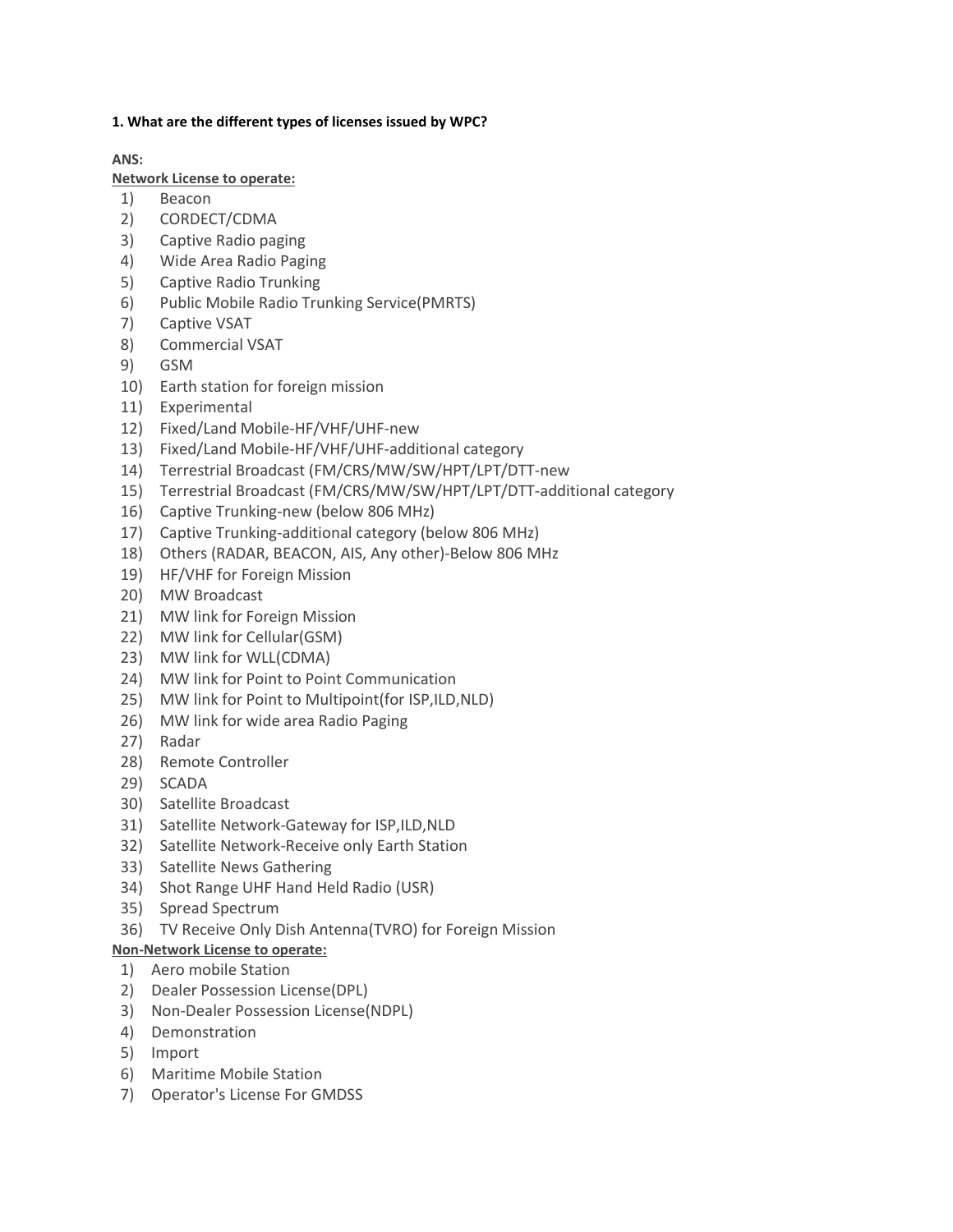- 8) Operator's License For COP
- 9) Operator's License For Amateurs

### **2. How Network License is different from Non-Network License?**

ANS:

The division is based on the procedure adopted for licensing. Frequency allocation and Creation of Station are two important procedures in creating Network License. For Non-network license, Earmarked frequencies (pre-allocated frequencies) are available as per International and National Norms to be chosen from whereas in certain cases of Non-Network licenses,frequencies are not required to be assigned at all.

### **3. Do all wireless products require a license to operate?**

ANS:

With the exception of a few low power devices that operate in the **license-free band**, Broadcasting Receiver, TVRO System rest of all equipment requires a license to operate.

### **4. What are the license- free bands? What are the wireless products that are exempted from licensing for possession and use?**

ANS:

Please check the following:

- 1) Indoor use of low power wireless equipment in the frequency band 2.4GHz to 2.4835GHz.
- 2) Use of low power wireless equipment in the frequency band 2.4GHz to 2.4835GHz
- 3) Indoor use of low power wireless equipment in the frequency band 5GHz
- 4) Indoor use of low power wireless equipment in the frequency band 5GHz-Amndment
- 5) Outdoor use of wireless equipment in the frequency band 5.825-5.875GHz
- 6) Use of low power wireless equipment in the frequency band 865-867MHz for RFID
- 7) Use of low power wireless equipment in the frequency band 865-867MHz for RFID-Amendment
- 8) Use of low power wireless equipment in the 335MHz band fro remote control of Cranes
- 9) Use of low power wireless equipment in the 335MHz band fro remote control of Cranes-Amendment
- 10) Use of low power wireless equipment in the Citizen Band 26.957-27.383MHz
- 11) Use of low power wireless equipment in the Citizen Band 26.957-27.383MHz-Amendment

### **5. If a particular product is exempted from license, still I need to notify WPC about it before use? Can I import the same without need of any license?**

ANS:

If the product is not Type Approved, then it is required to inform WPC and obtain Type Approval from WPC. Import License is required from WPC to import any equipment, other than Broadcasting Receiver and TVRO System.

#### **6. What is the procedure to obtain a license from WPC?**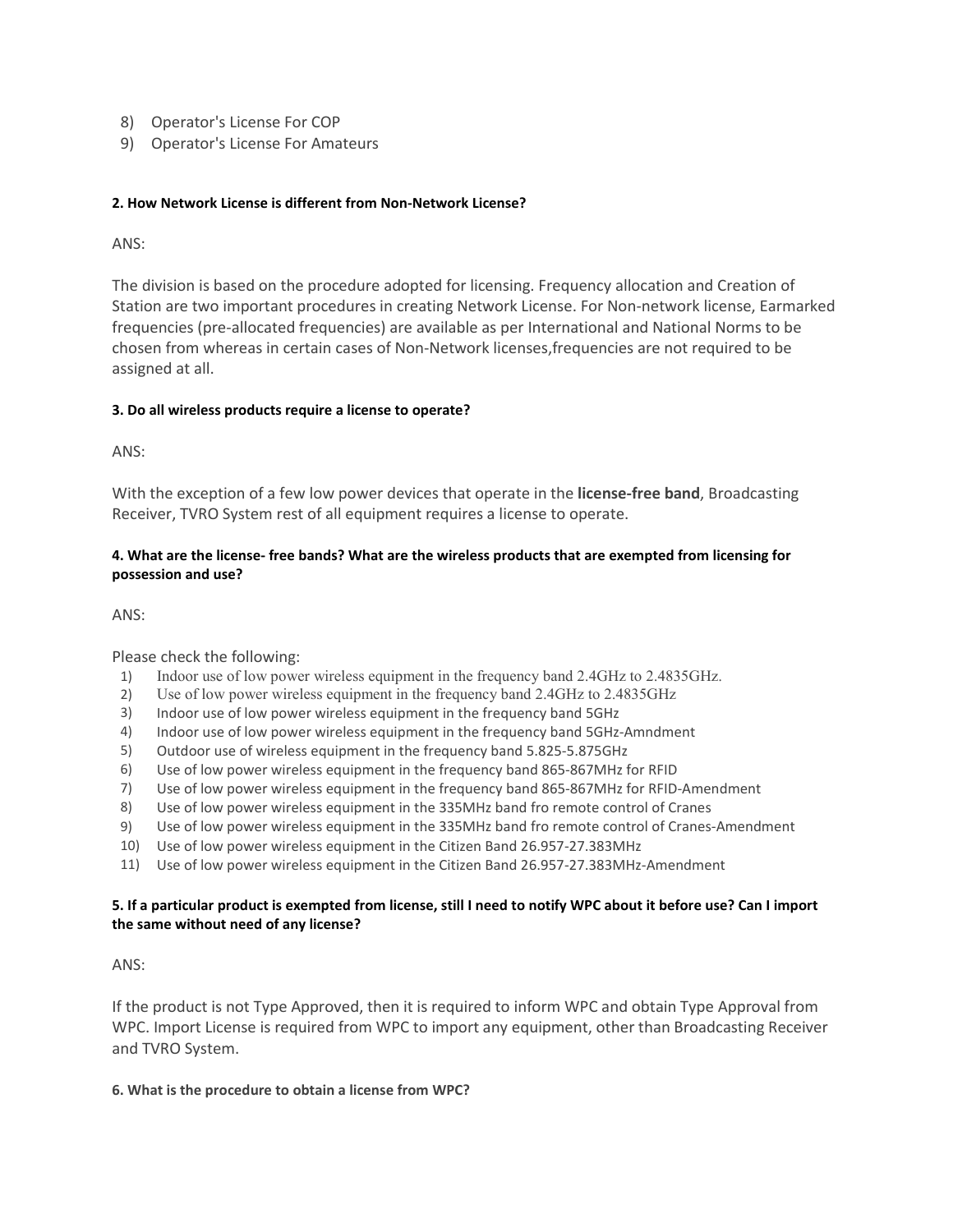- 1) File the license application on-line in **https://saralsanchar.gov.in** in the appropriate category without skipping any steps
- 2) After filling on-line, Read the Checklist Provided.
- 3) After filling on-line, upload digitally signed application
- 4) Follow the subsequent instruction from WPC. Keep a watch on the status of the license application on the Web site. A mail and SMS notification is also sent when required.

## **7. I am unable to complete the step 1 above?**

ANS:

Please create a user profile with an ID for filing the application. Log in the Web site use this ID and follow the instructions.

## **8. If I make a mistake while filling on-line application, how can I rectify the mistake?**

ANS:

You can modify the application any number of times before final submission.

## **9. Is the above procedure is uniform for all types of license?**

ANS:

Yes the procedure is same for types of license

# 10. How can I import a wireless product?

ANS:

An import license from WPC is required to import any wireless equipment.

## **11. Is the license procedures same for individual wireless users and Companies?**

ANS:

Yes.

## **12. How can I find the status of my application On-Line?**

ANS:

ANS: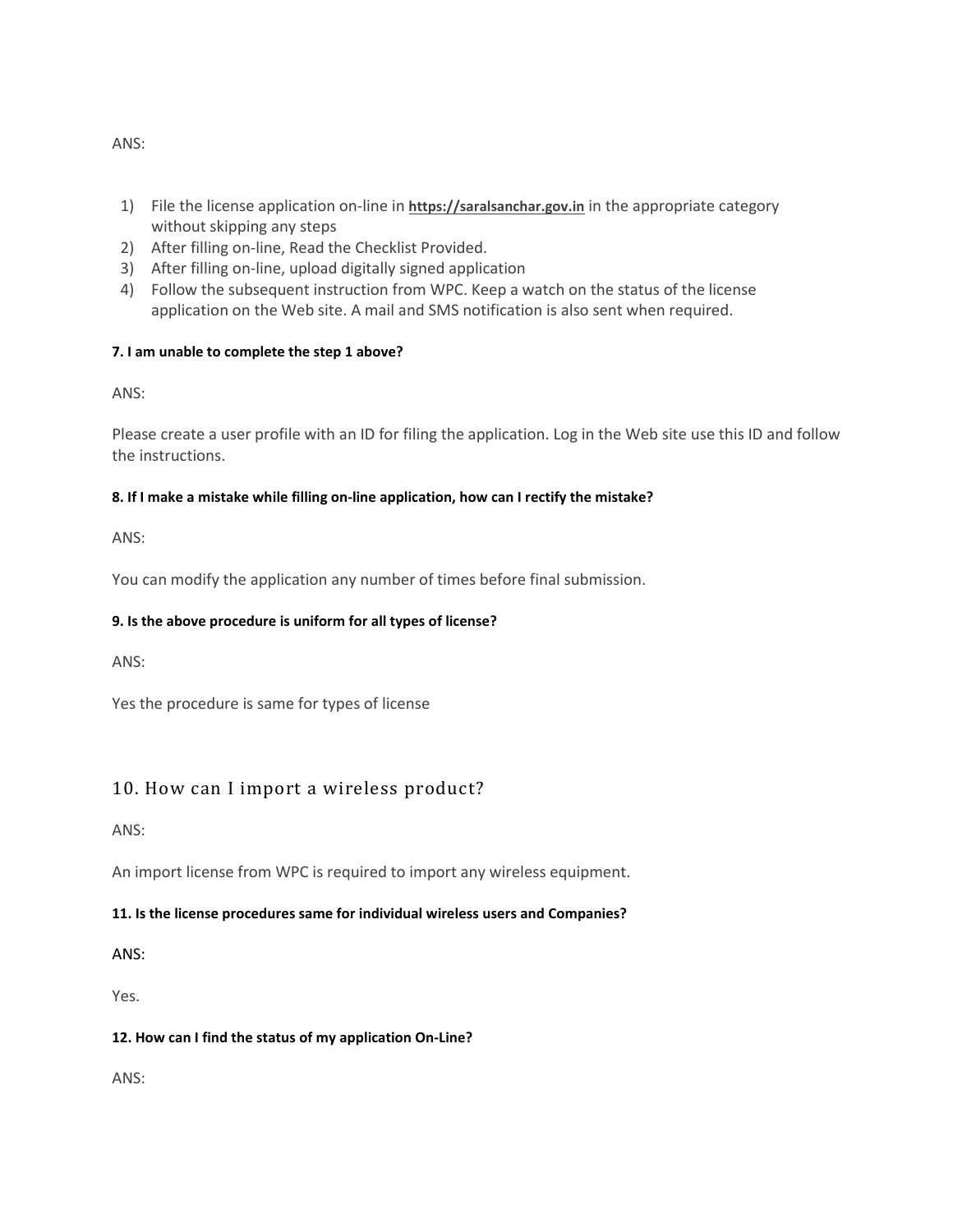Log-in at the SaralSanchar web site. Then click the application ID in your dashboard of Previous Applications.

### **12. Do I need to physically come to WPC, New Delhi to get a license?**

ANS:

No, Licence will be available for download on the portal. You will get notification of all such events through mail &SMS.

### **13. Where are the WPC regional offices located?**

ANS:

There are 5 Regional Licensing Offices (RLO) throughout India.These are given below.

| <b>Serial</b>  | <b>Address of Regional Licensing Office</b>                                                                                                                                                                                              | <b>Territorial Jurisdiction</b>                                                                           |
|----------------|------------------------------------------------------------------------------------------------------------------------------------------------------------------------------------------------------------------------------------------|-----------------------------------------------------------------------------------------------------------|
| No.            |                                                                                                                                                                                                                                          |                                                                                                           |
| 1              | North, New Delhi<br>WPC Wing Regional Licensing Office,<br>Ministry of Communications,<br>Northern Regional Wireless Monitoring HQRS<br>Campus,<br>Mehrauli Gurgaon Road, New Delhi - 110030<br>Tel. 91 11 26502671 Fax. 91 11 26502860  | Delhi, Rajasthan, Punjab, Haryana,<br>Chandigarh, J & K, Himachal Pradesh,<br>Uttar Pradesh, Uttaranchal. |
| $\overline{2}$ | Eastern, Kolkata<br>WPC Wing Regional Licensing Office,<br>Ministry of Communications,<br>Eastern Regional Wireless Monitoring HQRS<br>Campus,<br>(PO) Sarkarpole, Gopalpur, Kolkata - 700143<br>Tel. 91 33 24011431 Fax. 91 33 24019407 | West Bengal, Bihar, Jharkhand, Orrisa,<br>Sikkim, Andaman & Nicobar.                                      |
| 3              | Western, Mumbai<br>WPC Wing Regional Licensing Office,<br>Ministry of Communications,<br>Western Regional Wireless Monitoring HQRS<br>Campus,<br>Gorai Road, Borivali (West), Mumbai - 400091<br>Tel. 91 22 28672351 Fax. 91 22 28672351 | Maharashtra, Gujrat, Goa, Daman and<br>Diu, Dadar& Nagar Haveli, Madhya<br>Pradesh & Chattisgarh.         |
| 4              | Southern, Chennai<br>WPC Wing Regional Licensing Office,<br>Ministry of Communications,<br>Southern Regional Wireless Monitoring HQRS<br>Campus (PO) Perungudi,                                                                          | Andhra Pradesh, Karnataka, Kerala,<br>Tamilnadu, Minicoy, Pondichery and<br>Lakshadeep.                   |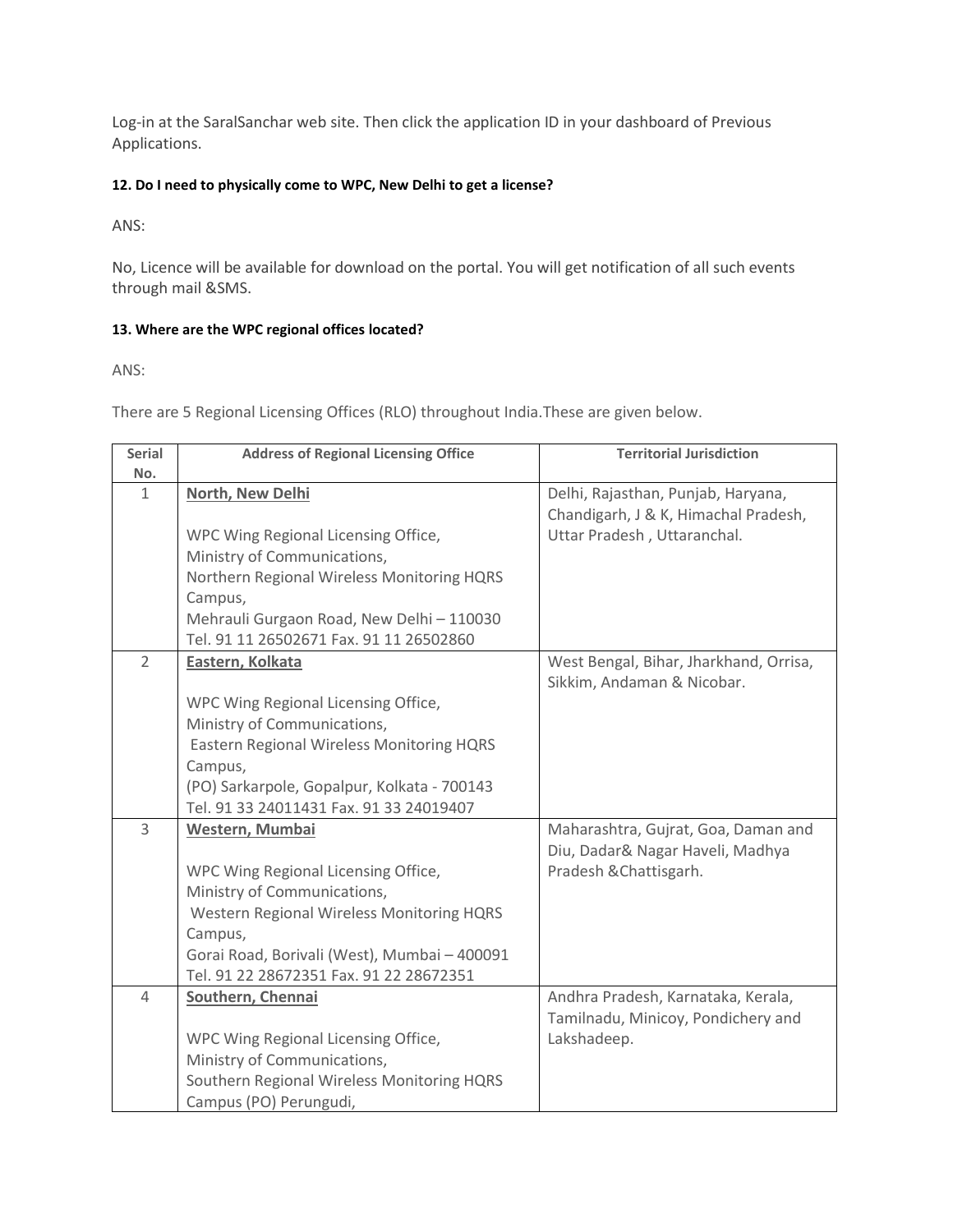| Kandanchavadi, Chennai - 600096.           |                                      |
|--------------------------------------------|--------------------------------------|
| Tel. 91 44 24960172 Fax. 91 44 24960235.   |                                      |
| North East, Guwahati                       | Arunachal Pradesh, Assam, Meghalaya, |
|                                            | Manipur, Mizoram, Nagaland, and      |
| WPC Wing Regional Licensing office,        | Tripura.                             |
| Ministry of Communications,                |                                      |
| Administrative Block,                      |                                      |
| BSNL Bhawan, Pan Bazar, Guwahati - 781001. |                                      |
| Tel. 91 364 2537613 Fax. 91 364 2230893    |                                      |

### **14. Do the regional offices issue all categories of License?**

ANS:

No. These offices issue the following categories of License only.

- 1) Captive Radio Paging License.
- 2) Import License.
- 3) Maritime Mobile Station License
- 4) Aeronautical Mobile Station License.
- 5) Remote Control of Models.
- 6) Experimental License.
- 7) Demonstration License.
- 8) Short Range UHF Radio(Hand Held) license
- 9) Certificate of Proficiency for Aero mobile Services-RTR(A)
- 10) Certificate of Proficiency for Global Maritime and Safety Services(GMDSS)

Serial no 6 is Network License, Serial Number 9 and 10 are Certificates and rest are all Non-network licenses.

### **15. If I am from a small town, which is the nearest Office I can approach for getting a license?**

ANS:

Application will be automatically routed as per defined flow to concern RLOs or WPC HQ.

#### **16. What are DPL and NDPL?**

DPL is the Dealer Possession License and NDP is Non-Dealer Possession License.

DPL is issued for the prospective dealers and distributors of wireless products. The DPL enables a person or company to possess and transact in the wireless products which are licensed through the DPL.

The NDPL is issued to an individual when he neither possess any other kind of wireless license issued by WPC nor is a dealer of wireless product , but propose to hold certain wireless equipment for which the application is submitted to WPC. Details instruction of DPL/NDPL is also uploaded seprately

### **17. Who can issue DPL and NDPL?**

ANS: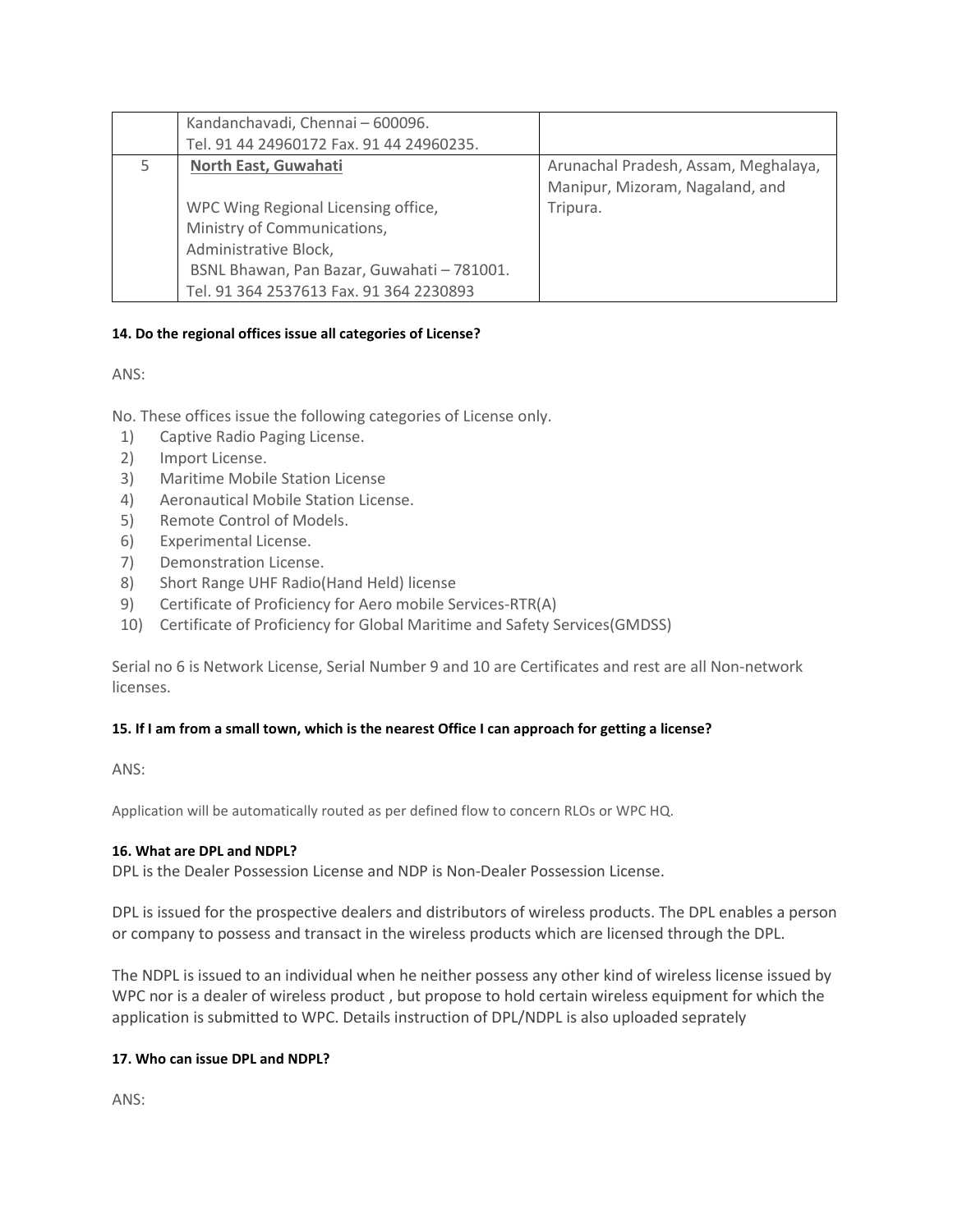The following are the addresses of the offices other than WPC head quarters that are delegated with the powers to issue DPL and NDPL.

| <b>Serial</b><br>No. | <b>State</b>       | <b>Address of Wireless Monitoring</b><br><b>Station/Regional Head Quarters(RHQ)</b>                                                                                            | Inspection Engineer's address for this State                                                                                                                                            |
|----------------------|--------------------|--------------------------------------------------------------------------------------------------------------------------------------------------------------------------------|-----------------------------------------------------------------------------------------------------------------------------------------------------------------------------------------|
| $\mathbf{1}$         | Kerala, Lakshadeep | Officer-In-Charge,<br>Nettayam POTrivandrum-695013<br>Tel: 0471-2373202<br>FAX: 0471-2374533                                                                                   | Inspection Engineer,<br>Wirless Monitoring Station,<br>lind floor,<br>Chennamanakere Telephone Exchange,<br>Banasankari 3rd stage, Bangalore-560085<br>Phone: 26690102<br>FAX: 26790300 |
| 2                    | <b>Tamil Nadu</b>  | Engineer-In-Charge, SRHQ,<br>Kandanchavadi, IWMS<br>Campus, Chennai-600096<br>Tel 24960979<br>FAX: 24960235                                                                    | Inspection Engineer,<br>SRHQ, Kandanchavadi,<br>IWMS Campus, Chennai-600096<br>Tel 24960275<br>FAX: 24963083                                                                            |
| 3                    | Karnataka          | Officer-In-Charge, Wirless Monitoring<br>Station, IInd floor, Chennamanakere<br>Telephone Exchange, Banasankari 3rd<br>stage, Bangalore-56<br>Phone: 26690102<br>FAX: 26790300 | Inspection Engineer,<br>Wirless Monitoring Station,<br>IInd floor, Chennamanakere Telephone<br>Exchange, Banasankari 3rd<br>stage, Bangalore-56<br>Phone: 26690102<br>FAX: 26790300     |
| 4                    | Andra Pradesh      | Officer-In-Charge, Illrd Floor, Room<br>No. 302, Telecom Engineering Centre,<br>Cherlapally, Hyderabad-500380<br>Tel 27794504<br>FAX: 27794530                                 | Inspection Engineer, Illrd Floor, Room<br>No. 302, Telecom Engineering Centre,<br>Cherlapally, Hyderabad-500380<br>Tel 27794504<br>FAX: 27794530                                        |
| 5                    | Vishakpattanam     | Officer-In-Charge, Door No. 39-27-41,<br>Madhavadhara VUDA Colony,<br>Marribalem P.O. Visakhapatnam-<br>530018<br>Tel: 2539365<br>FAX: 2542402                                 | Inspection Engineer, , Illrd Floor, Room<br>No. 302, Telecom Engineering Centre,<br>Cherlapally, Hyderabad-500380<br>Tel 27794504<br>FAX: 27794530                                      |
| 6                    | Goa                | Officer-In-Charge, Sylvia Road,<br>ChogmSangoldaRd., PO Alto<br>Porvorim, GOA-403112<br>Tel. 2417245<br>FAX: 2410280                                                           | Inspection Engineer, Wirless Monitoring<br>Station, IInd floor, Chennamanakere<br>Telephone Exchange, Banasankari 3rd<br>stage, Bangalore-56<br>Phone: 26690102<br>FAX: 26790300        |
| 7                    | Maharstra          | Engineer-In-Charge, . IMS Campus,<br>Gorai Road, Borivli(West), Mumbai-400<br>092<br>Tel: 28671626<br>FAX: 28650244                                                            | Inspection Engineer, IMS Campus, Gorai<br>Road, Borivli(West), Mumbai-400 092<br>Tel: 28671626<br>FAX: 28650244                                                                         |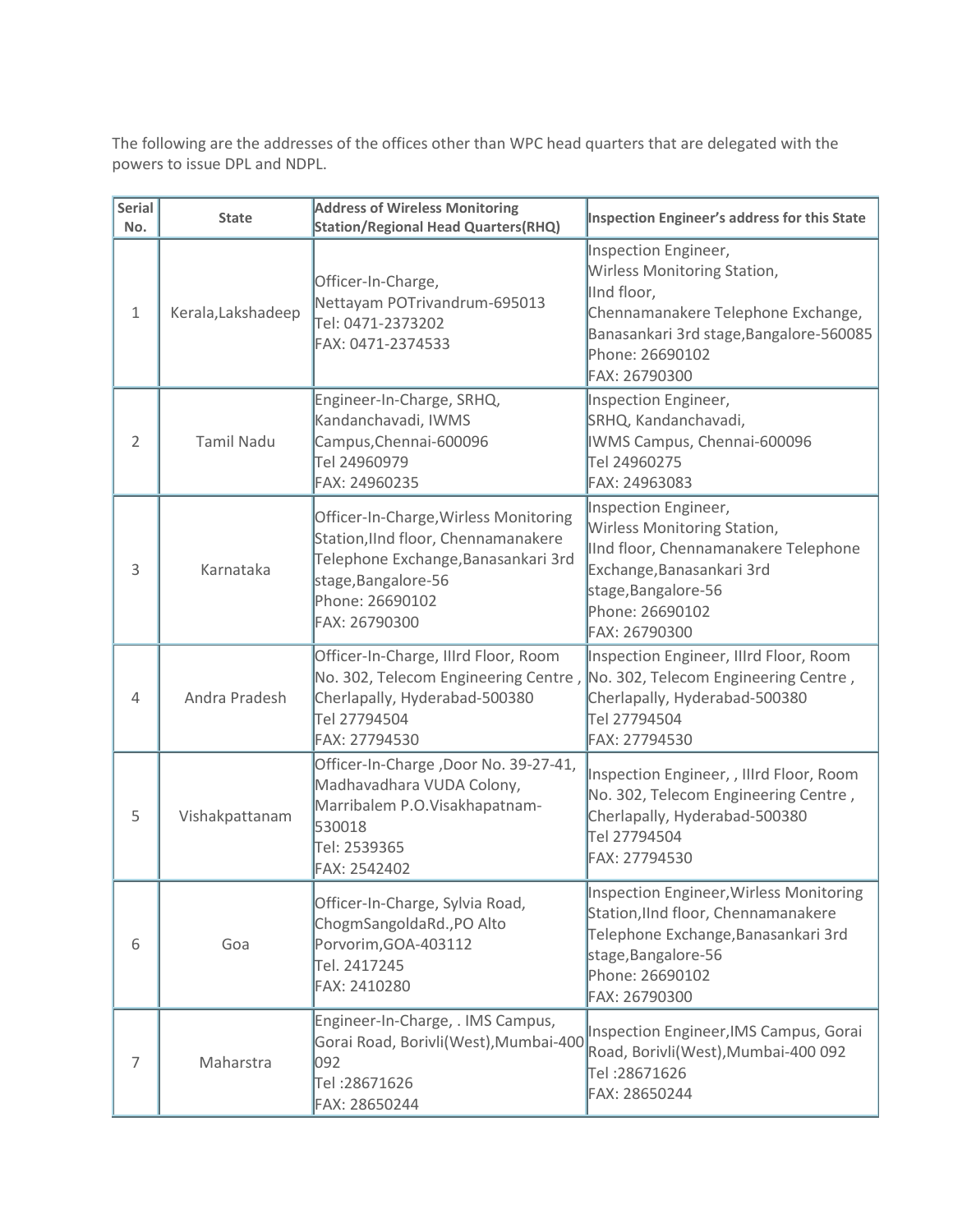| 8  | Gujrat           | Officer-In-Charge, Opp. Jagatpark<br>Society, Ghatlodia, Ahmedabad-<br>380061<br>Tel. 2760 3444<br>FAX: 27603011                              | Inspection Engineer, Kotra, Pushkar<br>Road, Ajmer-305004<br>Tel. 2600 641<br>FAX: 2600 593                                             |
|----|------------------|-----------------------------------------------------------------------------------------------------------------------------------------------|-----------------------------------------------------------------------------------------------------------------------------------------|
| 9  | Rajasthan        | Officer-In-Charge, Kotra, Pushkar<br>Road, Ajmer-305004<br>Tel. 2600 641<br>FAX: 2600593                                                      | Inspection Engineer, Kotra, Pushkar<br>Road, Ajmer-305004<br>Tel. 2600 641<br>FAX: 2600593                                              |
| 10 | Orissa           | Officer-In-Charge, Door No. 39-27-41,<br>Madhavadhara VUDA Colony,<br>Marribalem P.O.Visakhapatnam-<br>530018<br>Tel: 2539365<br>FAX: 2542402 | Inspection<br>Engineer, Chindwara Road, POKoradi<br>T.P.S., Nagpur-441111<br>Tel.2612114<br>FAX: 2612040                                |
| 11 | <b>Bihar</b>     | Officer-In-Charge, P.O.Harmoo<br>Housing Colony, Ranchi-834012<br>Tel.2243023<br>FAX: 2241433                                                 | Inspection<br>Engineer, Chindwara Road, POKoradi<br>T.P.S., Nagpur-441111<br>Tel.2612114<br>FAX: 2612040                                |
| 12 | Jharkhand        | Officer-In-Charge, P.O.Harmoo<br>Housing Colony, Ranchi-834012<br>Tel.2243023<br>FAX: 2241433                                                 | Inspection Engineer, Village-Gopalpur, PO<br>Sarkarpool, 24-Parganas, Kollkota-743352<br>Tel.24012960<br>FAX: 24019407                  |
| 13 | Delhi            | Engineer-In-Charge, .Ghitorni, PO<br>Mehrauli, New Delhi-110 030<br>Tel: 26502658<br>FAX: 26502380                                            | Inspection Engineer, Ghitorni, PO<br>Mehrauli, New Delhi-110 030<br>Tel: 26502658<br>FAX: 26502380                                      |
| 14 | Punjab           | Officer-In-Charge, Main Garhi Road,<br>Hardyal Nagar(Nr. Brahma Kumari<br>Ashram), Jalandhar City -144022<br>Tel 225210<br>FAX: 232544        | Inspection Engineer, MainGarhi Road,<br>Hardyal Nagar(Nr. Brahma Kumari<br>Ashram), Jalandhar City -144022<br>Tel 225210<br>FAX: 232544 |
| 15 | Haryana          | Engineer-In-Charge, .Ghitorni, PO<br>Mehrauli, New Delhi-110 030<br>Tel: 26502658<br>FAX: 26502380                                            | Inspection Engineer, Ghitorni, PO<br>Mehrauli, New Delhi-110 030<br>Tel: 26502658<br>FAX: 26502380                                      |
| 16 | Chandigarh       | Officer-In-Charge, . Main Garhi Road,<br>Hardyal Nagar(Nr. Brahma Kumari<br>Ashram), Jalandhar City -144022<br>Tel 225210<br>FAX: 232544      | Inspection Engineer, MainGarhi Road,<br>Hardyal Nagar(Nr. Brahma Kumari<br>Ashram), Jalandhar City -144022<br>Tel 225210<br>FAX: 232544 |
| 17 | Himachal Pradesh | Officer-In-Charge, . Main Garhi Road,<br>Hardyal Nagar(Nr. Brahma Kumari<br>Ashram), Jalandhar City -144022<br>Tel 225210                     | Inspection Engineer, MainGarhi Road,<br>Hardyal Nagar(Nr. Brahma Kumari<br>Ashram), Jalandhar City -144022<br>Tel 225210                |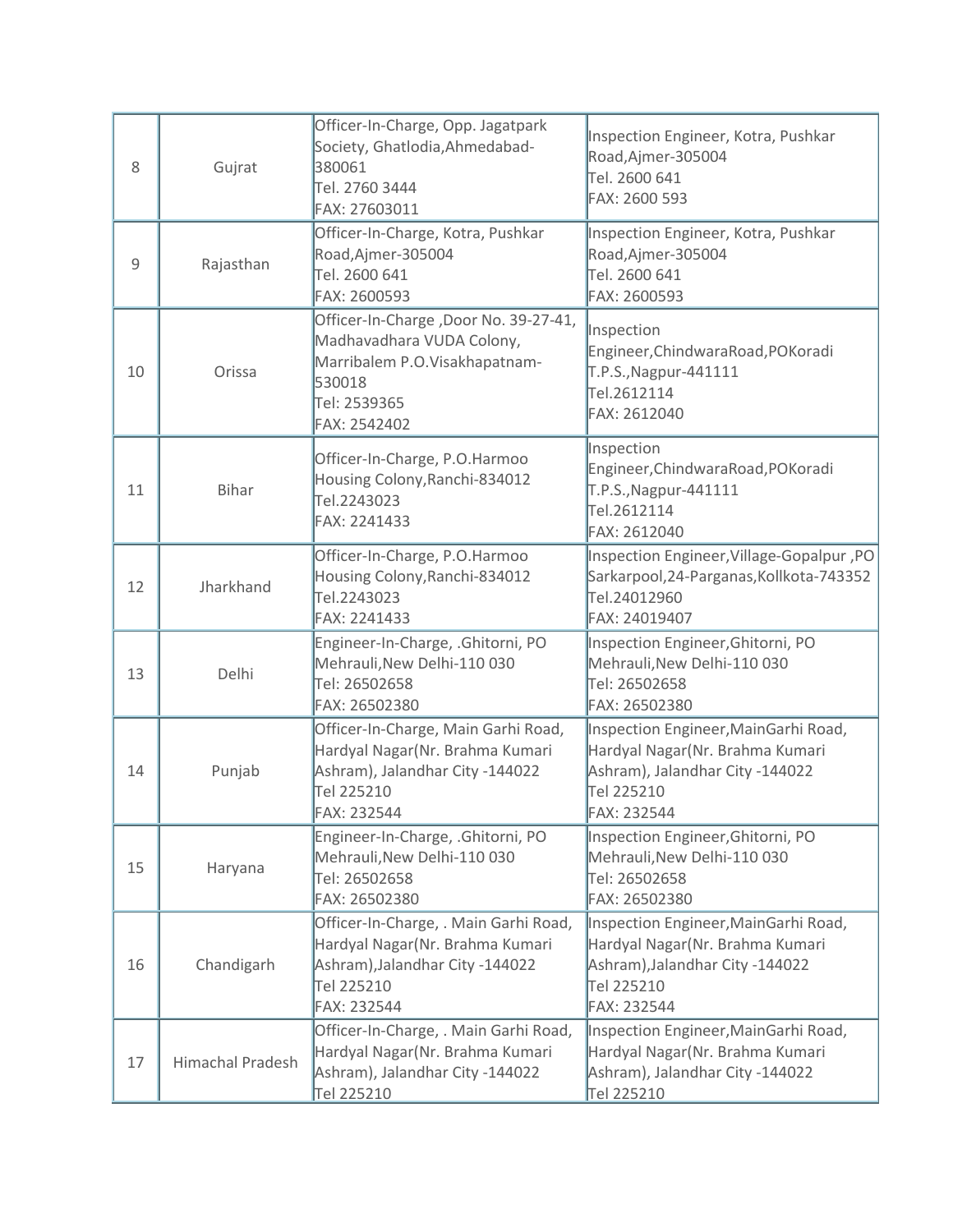|    |                          | FAX: 232544                                                                                                              | FAX: 232544                                                                                                            |
|----|--------------------------|--------------------------------------------------------------------------------------------------------------------------|------------------------------------------------------------------------------------------------------------------------|
| 18 | UP                       | Officer-In-Charge, GurauliBujurg,<br>ChappiaP.O. Khajani Road, Gorakhpur-<br>273016<br>Tel. 2321709<br>FAX: 2323481      | Inspection Engineer, Ghitorni, PO<br>Mehrauli, New Delhi-110 030<br>Tel: 26502658<br>FAX: 26502380                     |
| 19 | Uttranchal               | Officer-In-Charge, GurauliBujurg,<br>ChappiaP.O. Khajani Road, Gorakhpur-<br>273016<br>Tel. 2321709<br>FAX: 2323481      | Inspection Engineer, Ghitorni, PO<br>Mehrauli, New Delhi-110 030<br>Tel: 26502658<br>FAX: 26502380                     |
| 20 | Madya Pradesh            | Officer-In-Charge, 66-A, Sec-B,<br>ShahpuraBhopal-462003<br>Tel 2464653<br>FAX: 433930                                   | Inspection<br>Engineer, ChindwaraRoad, POKoradi<br>T.P.S., Nagpur-441111<br>Tel.2612114<br>FAX: 2612040                |
| 21 | Chattisgarh              | Officer-In-Charge, 66-A, Sec-B,<br>ShahpuraBhopal-462003<br>Tel 2464653<br>FAX: 433930                                   | Inspection<br>Engineer, ChindwaraRoad, POKoradi<br>T.P.S., Nagpur-441111<br>Tel.2612114<br>FAX: 2612040                |
| 22 | West Bengal              | Engineer-In-Charge, Village-Gopalpur<br>,PO Sarkarpool,24-Parganas, Kollkota-<br>700143<br>Tel.24012960<br>FAX: 24019407 | Inspection Engineer, Village-Gopalpur, PO<br>Sarkarpool, 24-Parganas, Kollkota-700143<br>Tel.24012960<br>FAX: 24019407 |
| 23 | <b>Arunachal Pradesh</b> | Officer-In-Charge Girdharilal G<br>SardarmallsBldg, Mancotta<br>Road, Dibrugarh-786 001<br>Tel. 2325238, 2326887.        | <b>Inspection Engineer, Lapalang</b><br>Rynjah, Shillong-793006Tel 537613<br>FAX:233727                                |
| 24 | Assam                    | Officer-In-Charge Girdharilal G<br>SardarmallsBldg, Mancotta<br>Road, Dibrugarh-786 001<br>Tel. 2325238, 2326887         | <b>Inspection Engineer, Lapalang</b><br>Rynjah, Shillong-793006<br>Tel 537613<br>FAX:233727                            |
| 25 | Meghalaya                | Officer-In-Charge, Lapalang<br>Rynjah, Shillong-793006<br>Tel 537613<br>FAX:233727                                       | <b>Inspection Engineer, Lapalang</b><br>Rynjah, Shillong-793006<br>Tel 537613<br>FAX:233727                            |
| 26 | Manipur                  | Officer-In-Charge, Lapalang<br>Rynjah, Shillong-793006<br>Tel 537613<br>FAX:233727                                       | Inspection Engineer, Lapalang<br>Rynjah, Shillong-793006<br>Tel 537613<br>FAX:233727                                   |
| 27 | Mizoram                  | Officer-In-Charge, Lapalang<br>Rynjah, Shillong-793006<br>Tel 537613<br>FAX:233727                                       | <b>Inspection Engineer, Lapalang</b><br>Rynjah, Shillong-793006<br>Tel 537613<br>FAX:233727                            |